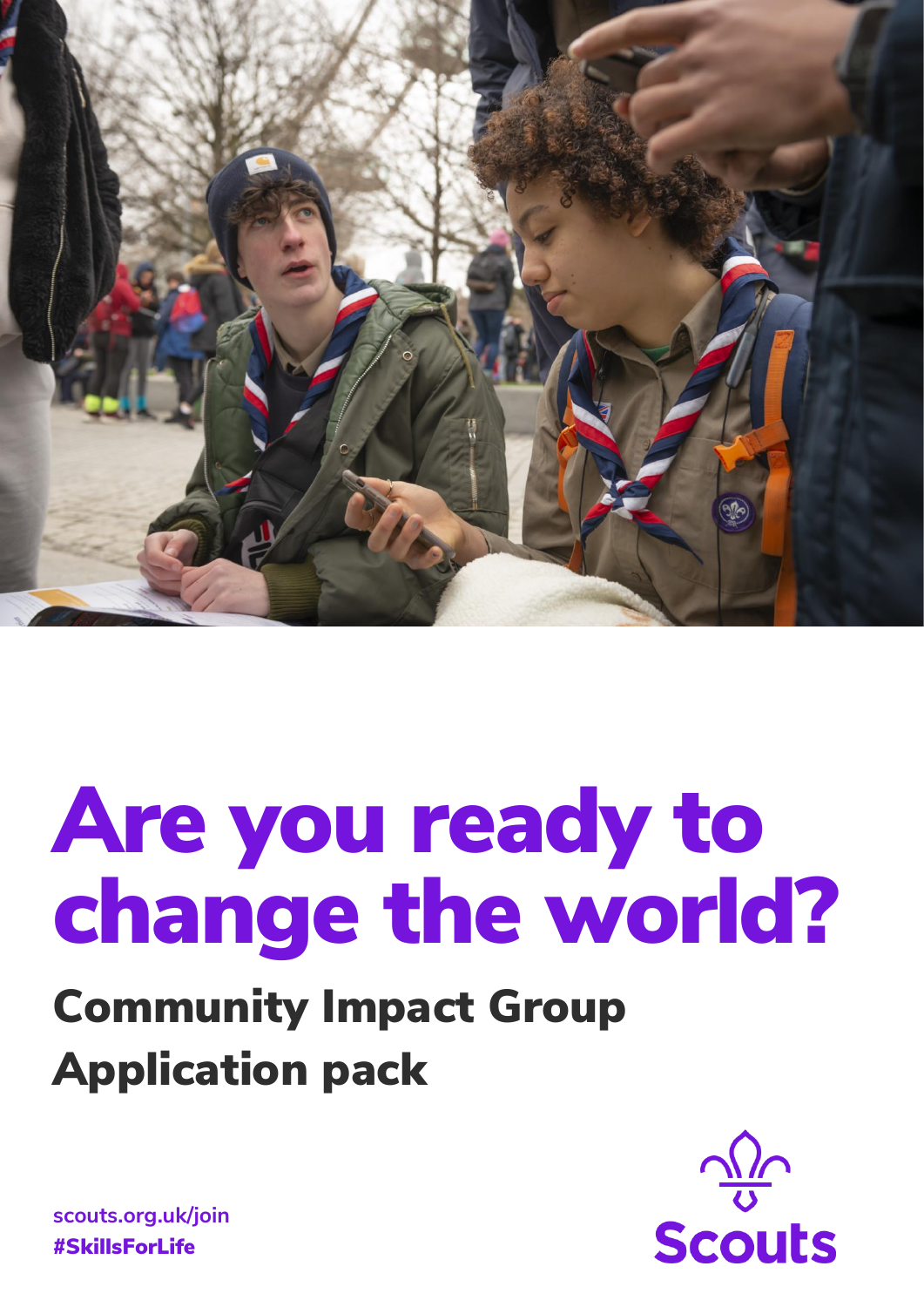### Are you passionate about taking action to benefit others?

We believe that as Scouts we can have a massive impact and that our actions can change communities for the better; all whilst allowing us to develop ourselves too!

We're looking for up to 10 amazing people from the age of 14 to be trailblazers, leading and supporting other Scouts and volunteers from across the UK to be able to make a difference on issues Scouts really care about.

Apply to join the Community Impact Group as we strive to leave the world a little better than we found it!

#### **The Community Impact Group**

The Community Impact Group is a UK wide group, who support the delivery and promotion of Scouts taking action on issues that matter to them through tools such as A Million Hands. By working with in collaboration with volunteers and staff along with expert charity partners, the group supports the creation of fun and impactful activities, attends events and acts as ambassadors for the project and the Scouts more widely.

*Find out more about A Million Hands and the Community Impact Group [here.](https://scouts.org.uk/what-scouts-do/help-others/community/)*

#### What we're looking for

- Someone with the time to support our work (on average, 4 weekends (or part weekends per year and about 2 hours a week.
- Someone who is confident in supporting the design of the delivery of national community impact programmes.
- Someone comfortable travelling to and attending at least four weekend residential events.
- Support local volunteer managers to feel empowered to promote Community Impact as a key pillar in their programme.
- Promote Community Impact, through social media, email communication and at various meetings/events: engaging at a Country/County level and with Members.
- A change maker, passionate about improving the lives of others for the better (with examples of where/how you've done this).
- An excellent team member who is respectful of the views of others.
- An enthusiastic individual who is not afraid to share ideas and opinions.
- Someone able to respond to emails and messages promptly and make decisions collaboratively using digital platforms.
- Someone who can act as ambassador for Community Impact and Scouting in general within the organisation, media, political arenas and other organisations.Scouts

**scouts.org.uk/join** #SkillsForLife